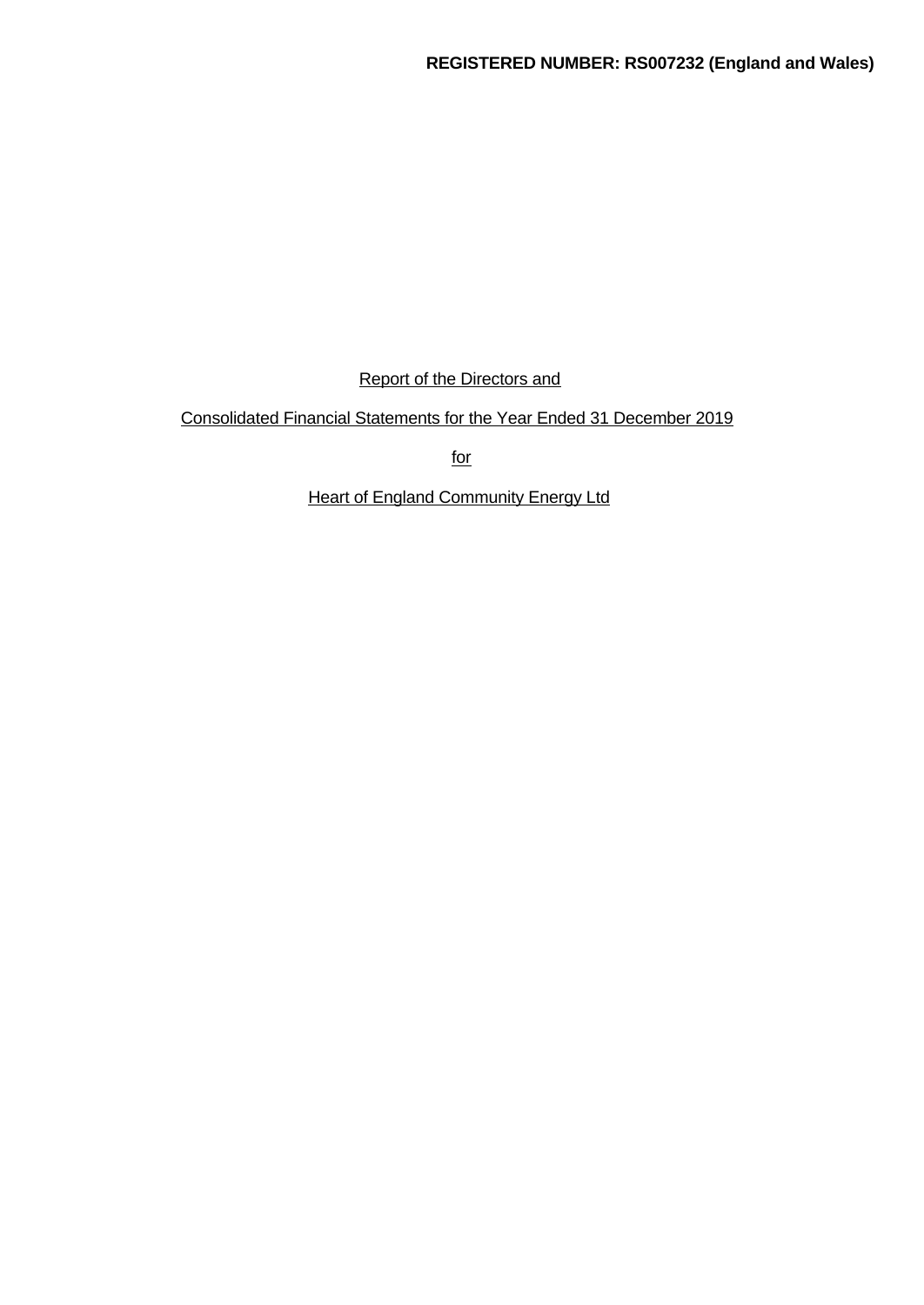# Heart of England Community Energy Ltd (Registered number: RS007232)

# Contents of the Consolidated Financial Statements for the Year Ended 31 December 2019

|                                                | Page |  |
|------------------------------------------------|------|--|
| Company Information                            | 1    |  |
| <b>Report of the Directors</b>                 | 2    |  |
| Report of the Independent Auditors             | 4    |  |
| <b>Consolidated Income Statement</b>           | 7    |  |
| <b>Consolidated Balance Sheet</b>              | 8    |  |
| <b>Company Balance Sheet</b>                   | 9    |  |
| Notes to the Consolidated Financial Statements | 10   |  |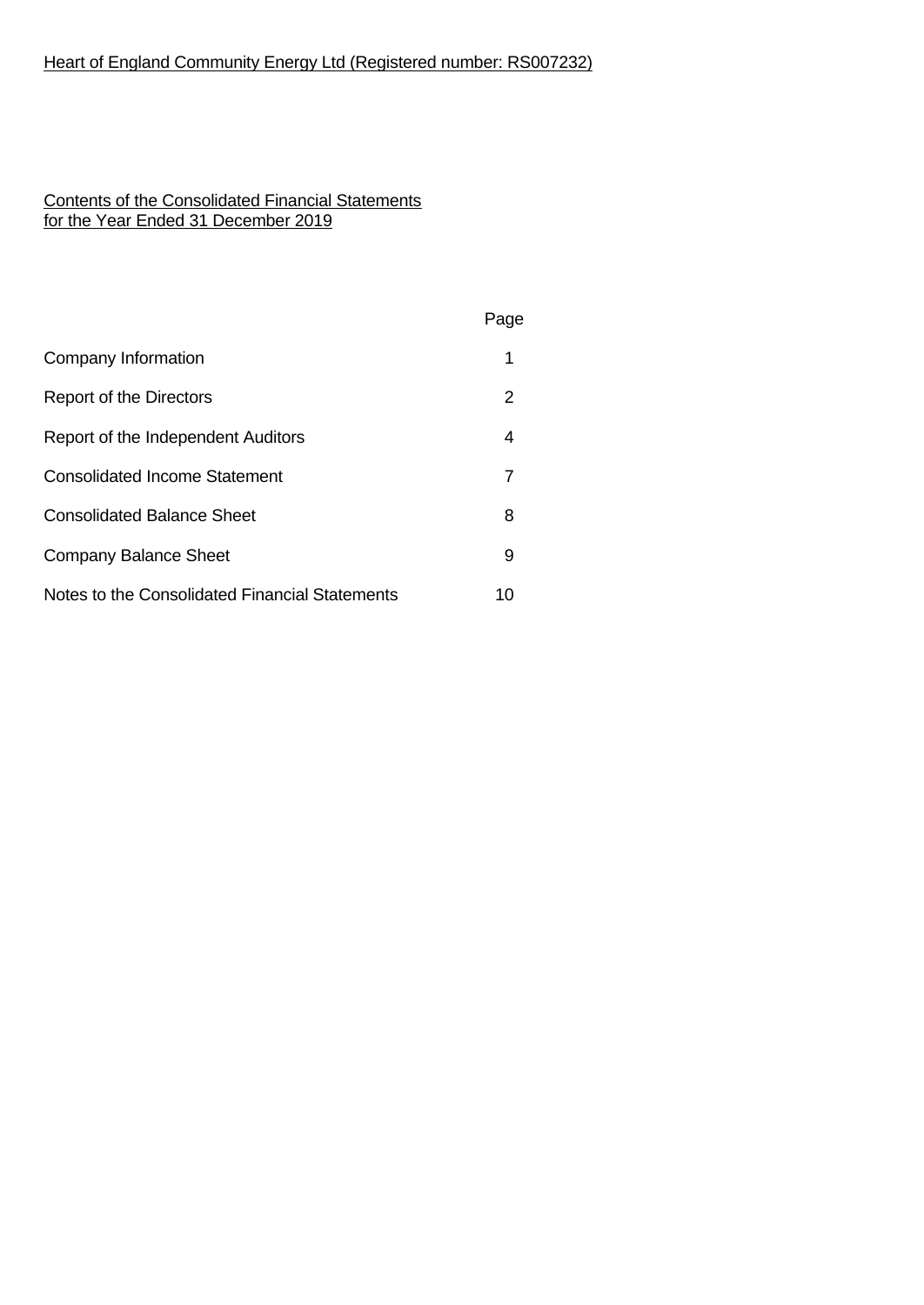Company Information for the Year Ended 31 December 2019

# **DIRECTORS:** JD Stott

D G Passingham M J Bullock G A Guy M A McNally Dr S Juned E Appleton K Evans S F Potter

SECRETARY: Communities for Renewables C.I.C.

# **REGISTERED OFFICE:** Redruth House

Cornwall Business Park West **Scorrier** Redruth **Cornwall** TR16 5EZ

**REGISTERED NUMBER:** RS007232 (England and Wales)

AUDITORS: Griffin

Statutory Auditors 165 High Street **Honiton** Devon EX14 1LQ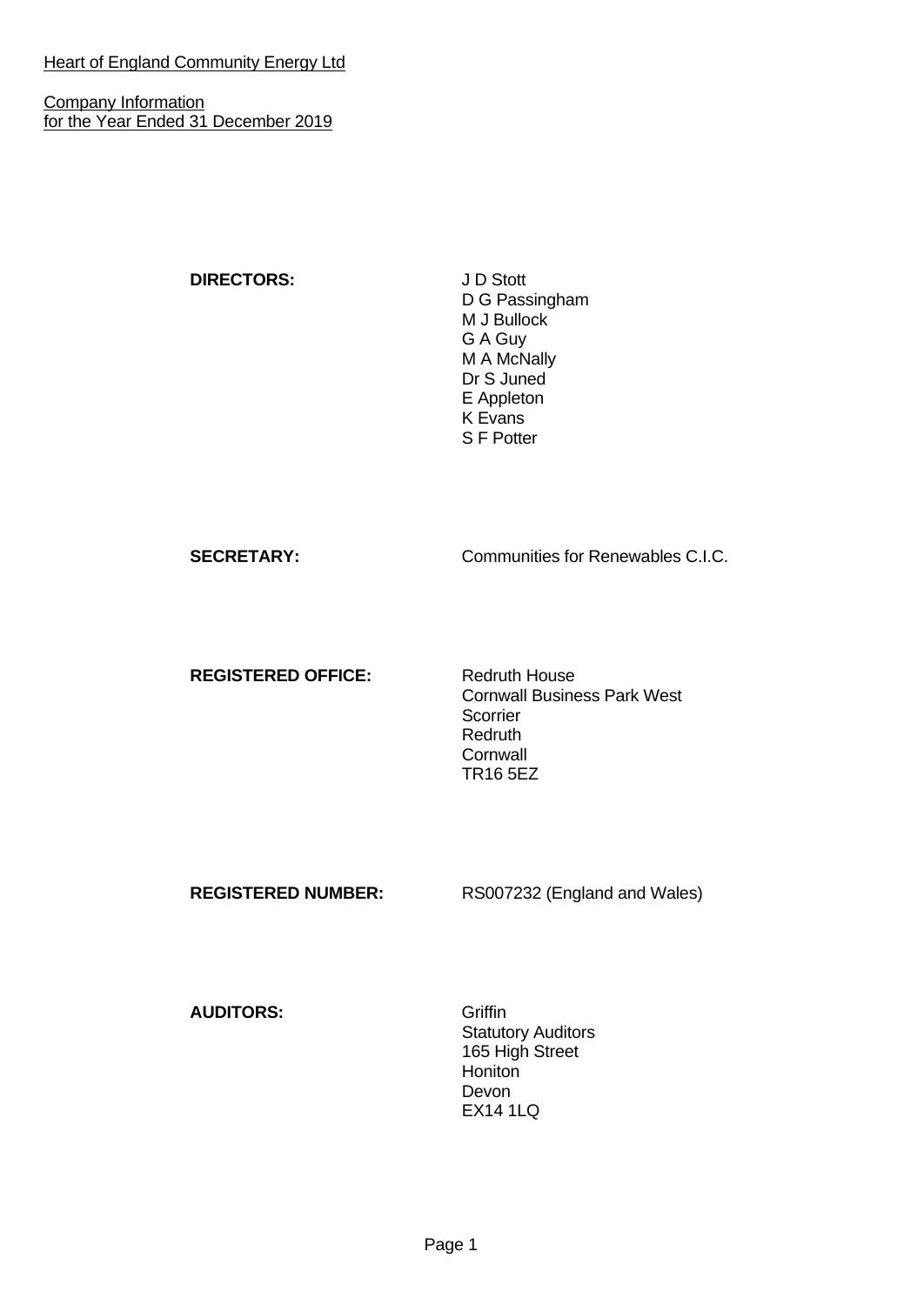Report of the Directors for the Year Ended 31 December 2019

The directors present their report with the financial statements of the company and the group for the year ended 31 December 2019.

# **DIRECTORS**

The directors shown below have held office during the whole of the period from 1 January 2019 to the date of this report.

J D Stott D G Passingham M J Bullock G A Guy M A McNally Dr S Juned E Appleton K Evans S F Potter

# **STATEMENT OF DIRECTORS' RESPONSIBILITIES**

The directors are responsible for preparing the Report of the Directors and the financial statements in accordance with applicable law and regulations.

Company law requires the directors to prepare financial statements for each financial year. Under that law the directors have elected to prepare the financial statements in accordance with United Kingdom Generally Accepted Accounting Practice (United Kingdom Accounting Standards and applicable law). Under company law the directors must not approve the financial statements unless they are satisfied that they give a true and fair view of the state of affairs of the company and the group and of the profit or loss of the group for that period. In preparing these financial statements, the directors are required to:<br>- select suitable accounting policies and then apply them consistently;<br>- make judgements and accounting estimates that are reasonable and pru

- 
- 

The directors are responsible for keeping adequate accounting records that are sufficient to show and explain the company's and the group's transactions and disclose with reasonable accuracy at any time the financial position of the company and the group and enable them to ensure that the financial statements comply with the Companies Act 2006. They are also responsible for safeguarding the assets of the company and the group and hence for taking reasonable steps for the prevention and detection of fraud and other irregularities.

# **STATEMENT AS TO DISCLOSURE OF INFORMATION TO AUDITORS**

So far as the directors are aware, there is no relevant audit information (as defined by Section 418 of the Companies Act 2006) of which the group's auditors are unaware, and each director has taken all the steps that he or she ought to have taken as a director in order to make himself or herself aware of any relevant audit information and to establish that the group's auditors are aware of that information.

# **AUDITORS**

The auditors, Griffin, will be proposed for re-appointment at the forthcoming Annual General Meeting.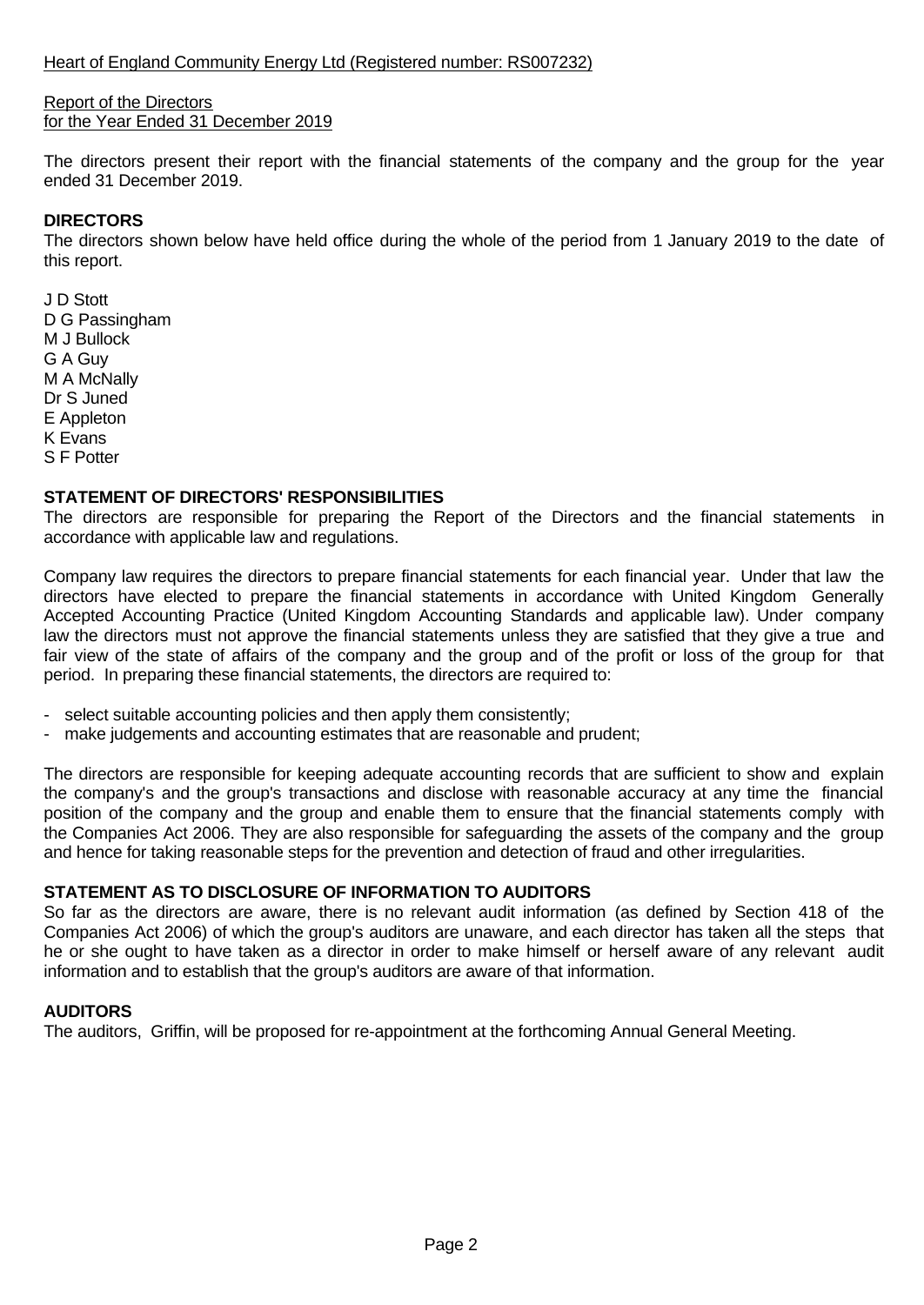Report of the Directors for the Year Ended 31 December 2019

This report has been prepared in accordance with the provisions of Part 15 of the Companies Act 2006 relating to small companies.

# **ON BEHALF OF THE BOARD:**

................................................................. J D Stott - Director

Date: .............................................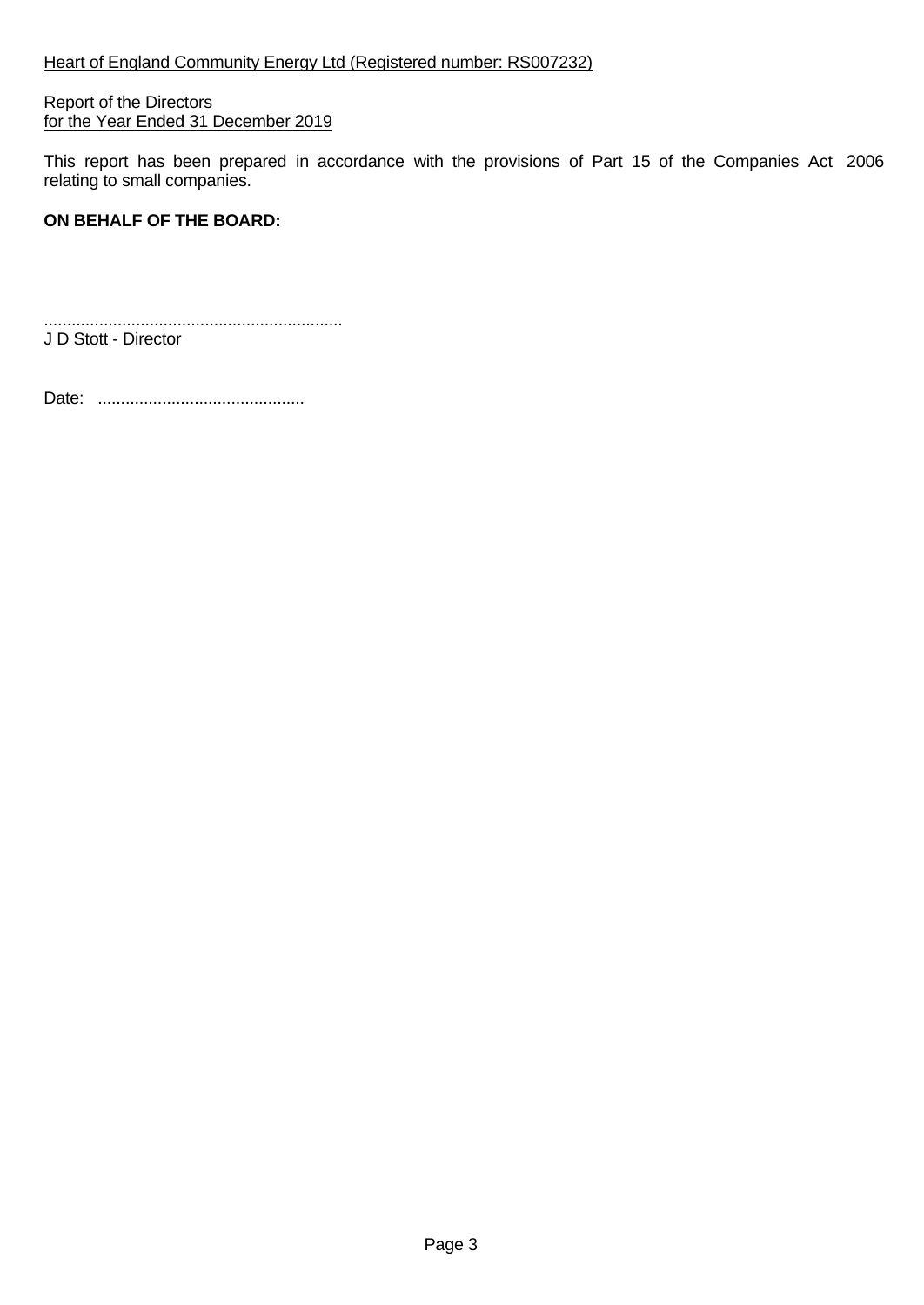# Report of the Independent Auditors to the Members of Heart of England Community Energy Ltd

# **Opinion**

We have audited the financial statements of Heart of England Community Energy Ltd (the 'parent company') and its subsidiaries (the 'group') for the year ended 31 December 2019 which comprise the Consolidated Income Statement, Consolidated Balance Sheet, Company Balance Sheet and Notes to the Financial Statements, including a summary of significant accounting policies. The financial reporting framework that has been applied in their preparation is applicable law and United Kingdom Accounting Standards, including Financial Reporting Standard 102 'The Financial Reporting Standard applicable in the UK and Republic of Ireland' (United Kingdom Generally Accepted Accounting Practice).

In our opinion the financial statements:

- give a true and fair view of the state of the group's and of the parent company affairs as at 31 December 2019 and of the group's loss for the year then ended;<br>- have been properly prepared in accordance with United Kingdom Generally Accepted Accounting Practice;
- and<br>- have been prepared in accordance with the requirements of the Companies Act 2006.
- 

#### **Basis for opinion**

We conducted our audit in accordance with International Standards on Auditing (UK) (ISAs (UK)) and applicable law. Our responsibilities under those standards are further described in the Auditors' responsibilities for the audit of the financial statements section of our report. We are independent of the group in accordance with the ethical requirements that are relevant to our audit of the financial statements in the UK, including the FRC's Ethical Standard, and we have fulfilled our other ethical responsibilities in accordance with these requirements. We believe that the audit evidence we have obtained is sufficient and appropriate to provide a basis for our opinion.

#### **Conclusions relating to going concern**

We have nothing to report in respect of the following matters in relation to which the ISAs (UK) require us to

- report to you where:<br>- the directors' use of the going concern basis of accounting in the preparation of the financial statements is not appropriate; or<br>- the directors have not disclosed in the financial statements any identified material uncertainties that may
- cast significant doubt about the group's ability to continue to adopt the going concern basis of accounting for a period of at least twelve months from the date when the financial statements are authorised for issue.

#### **Other information**

The directors are responsible for the other information. The other information comprises the information in the Report of the Directors, but does not include the financial statements and our Report of the Auditors thereon.

Our opinion on the financial statements does not cover the other information and, except to the extent otherwise explicitly stated in our report, we do not express any form of assurance conclusion thereon.

In connection with our audit of the financial statements, our responsibility is to read the other information and, in doing so, consider whether the other information is materially inconsistent with the financial statements or our knowledge obtained in the audit or otherwise appears to be materially misstated. If we identify such material inconsistencies or apparent material misstatements, we are required to determine whether there is a material misstatement in the financial statements or a material misstatement of the other information. If, based on the work we have performed, we conclude that there is a material misstatement of this other information, we are required to report that fact. We have nothing to report in this regard.

# **Opinions on other matters prescribed by the Companies Act 2006**

In our opinion, based on the work undertaken in the course of the audit:

- the information given in the Report of the Directors for the financial year for which the financial statements are prepared is consistent with the financial statements; and
- the Report of the Directors has been prepared in accordance with applicable legal requirements.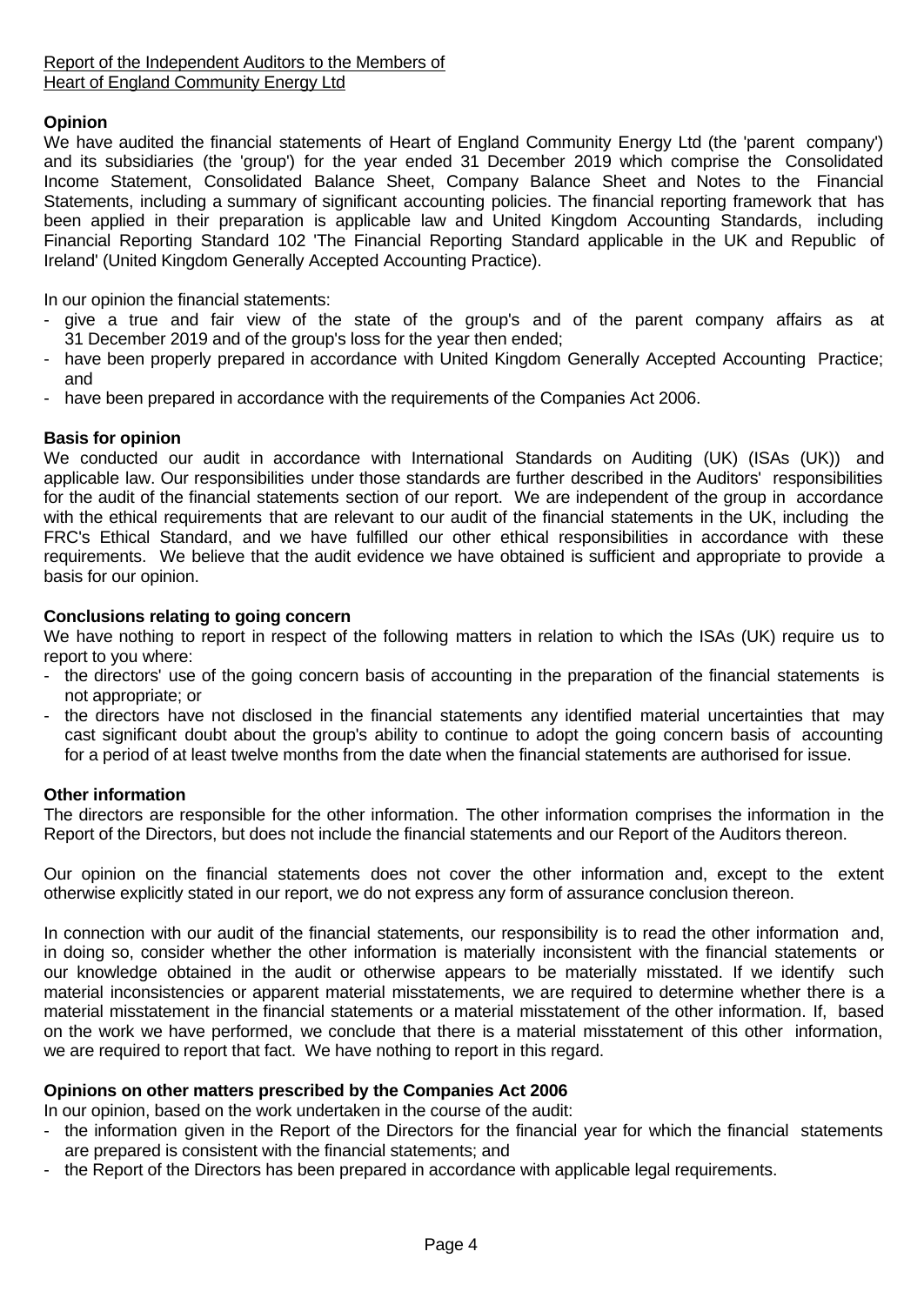# **Matters on which we are required to report by exception**

In the light of the knowledge and understanding of the group and the parent company and its environment obtained in the course of the audit, we have not identified material misstatements in the Report of the Directors.

We have nothing to report in respect of the following matters where the Companies Act 2006 requires us to report to you if, in our opinion:<br>- adequate accounting records have not been kept by the parent company, or returns adequate for our audit

- 
- have not been received from branches not visited by us; or<br>
the parent company financial statements are not in agreement with the accounting records and returns; or<br>
certain disclosures of directors' remuneration specified
- 
- 
- regime and take advantage of the small companies' exemption from the requirement to prepare a Group Strategic Report or in preparing the Report of the Directors.

#### **Responsibilities of directors**

As explained more fully in the Statement of Directors' Responsibilities set out on page two, the directors are responsible for the preparation of the financial statements and for being satisfied that they give a true and fair view, and for such internal control as the directors determine necessary to enable the preparation of financial statements that are free from material misstatement, whether due to fraud or error.

In preparing the financial statements, the directors are responsible for assessing the group's and the parent company's ability to continue as a going concern, disclosing, as applicable, matters related to going concern and using the going concern basis of accounting unless the directors either intend to liquidate the group or the parent company or to cease operations, or have no realistic alternative but to do so.

# **Auditors' responsibilities for the audit of the financial statements**

Our objectives are to obtain reasonable assurance about whether the financial statements as a whole are free from material misstatement, whether due to fraud or error, and to issue a Report of the Auditors that includes our opinion. Reasonable assurance is a high level of assurance, but is not a guarantee that an audit conducted in accordance with ISAs (UK) will always detect a material misstatement when it exists. Misstatements can arise from fraud or error and are considered material if, individually or in the aggregate, they could reasonably be expected to influence the economic decisions of users taken on the basis of these financial statements.

A further description of our responsibilities for the audit of the financial statements is located on the Financial Reporting Council's website at www.frc.org.uk/auditorsresponsibilities. This description forms part of our Report of the Auditors.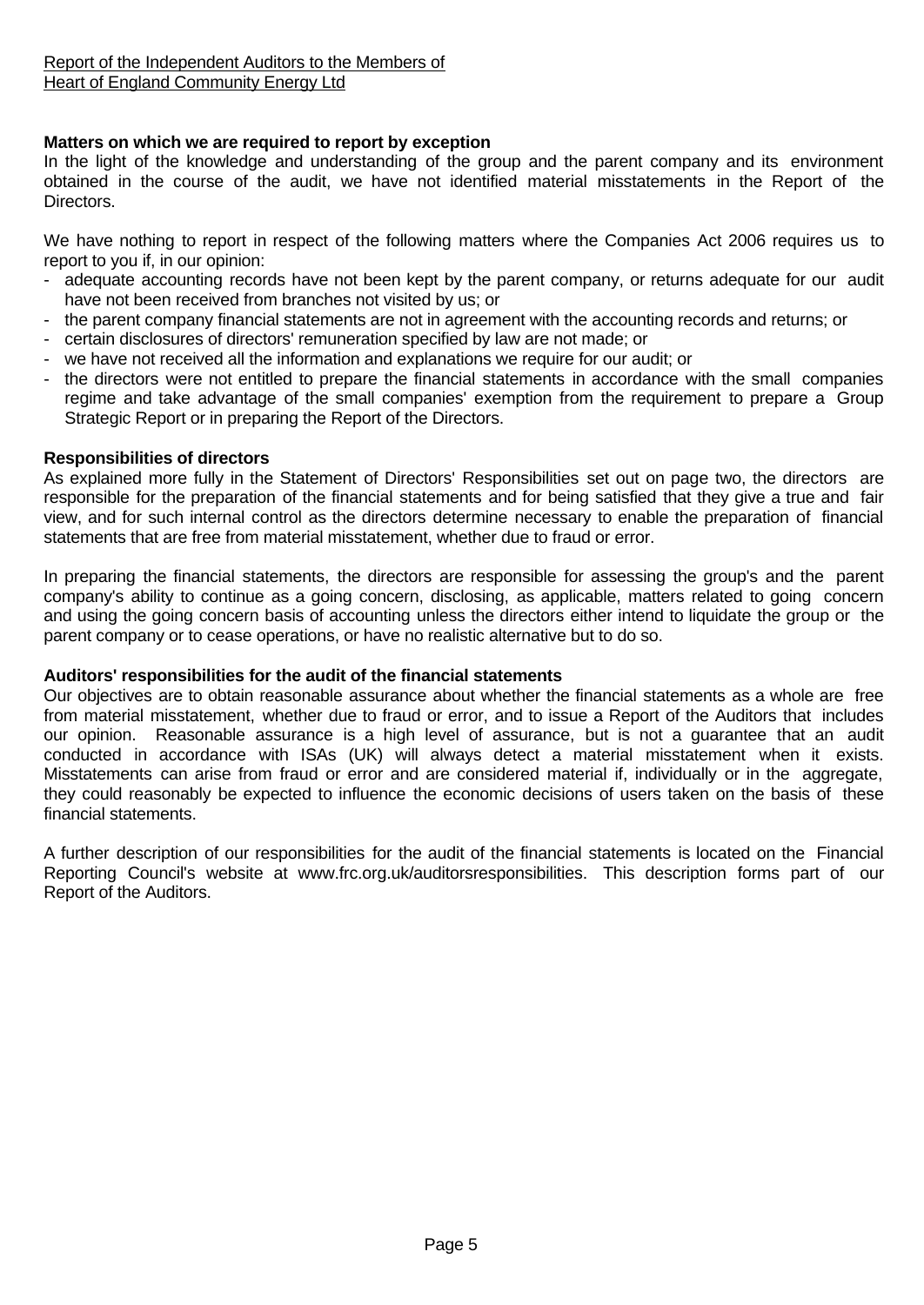# Report of the Independent Auditors to the Members of **Heart of England Community Energy Ltd**

### **Use of our report**

This report is made solely to the company's members, as a body, in accordance with Chapter 3 of Part 16 of the Companies Act 2006. Our audit work has been undertaken so that we might state to the company's members those matters we are required to state to them in a Report of the Auditors and for no other purpose. To the fullest extent permitted by law, we do not accept or assume responsibility to anyone other than the company and the company's members as a body, for our audit work, for this report, or for the opinions we have formed.

Misty Nickells (Senior Statutory Auditor) for and on behalf of Griffin Statutory Auditors 165 High Street **Honiton** Devon EX14 1LQ

Date: .............................................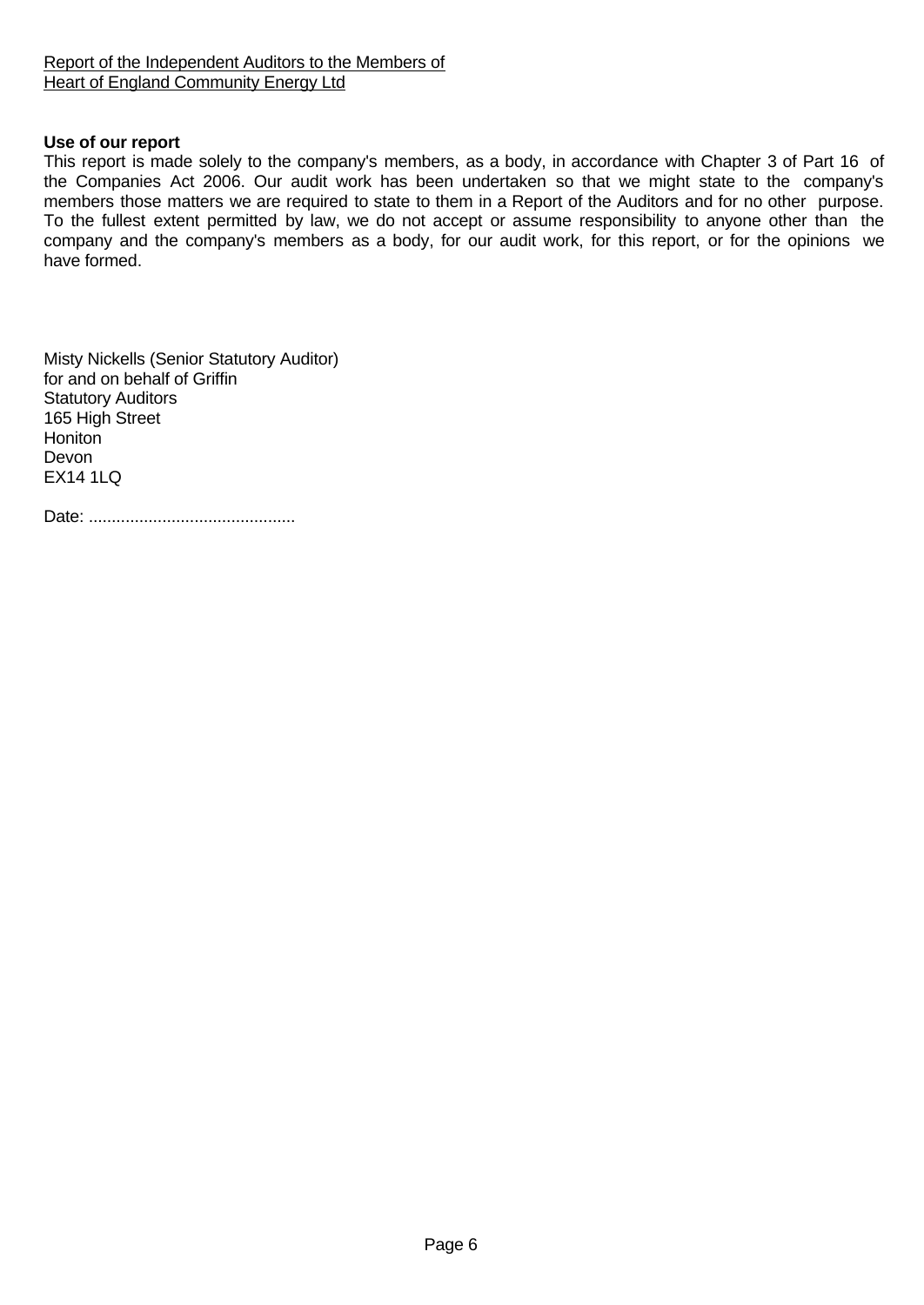# Heart of England Community Energy Ltd (Registered number: RS007232)

### Consolidated Income Statement for the Year Ended 31 December 2019

|                                               | <b>Notes</b> | 31.12.19<br>£ | 31.12.18<br>£ |
|-----------------------------------------------|--------------|---------------|---------------|
| <b>TURNOVER</b>                               |              | 1,524,232     | 1,784,460     |
| Administrative expenses                       |              | 1,285,339     | 1,342,417     |
| <b>OPERATING PROFIT</b>                       | 4            | 238,893       | 442,043       |
| Interest receivable and similar income        |              | 1,682         |               |
|                                               |              | 240,575       | 442,043       |
| Interest payable and similar expenses         |              | 997,598       | 1,034,586     |
| <b>LOSS BEFORE TAXATION</b>                   |              | (757, 023)    | (592, 543)    |
| Tax on loss                                   |              |               |               |
| <b>LOSS FOR THE FINANCIAL YEAR</b>            |              | (757, 023)    | (592, 543)    |
| Loss attributable to:<br>Owners of the parent |              | (757, 023)    | (592,543)     |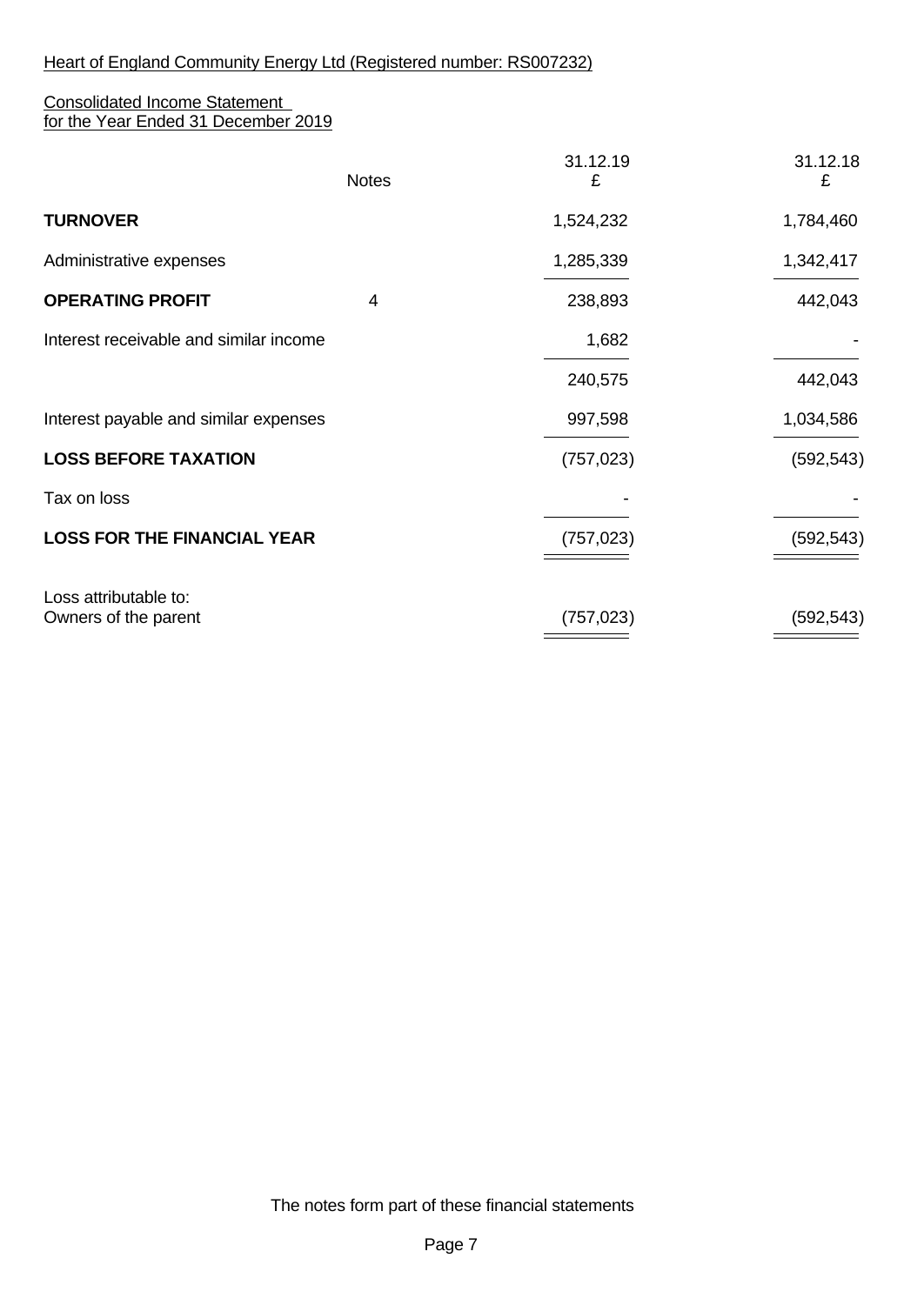#### Consolidated Balance Sheet 31 December 2019

Notes  $\epsilon$   $\epsilon$   $\epsilon$   $\epsilon$ **FIXED ASSETS** Intangible assets 6 455,849 476,034 Tangible assets **7** 13,239,705 13,916,394<br>Investments 8 Investments 8 - - 13,695,554 14,392,428 **CURRENT ASSETS** Debtors 9 323,217 705,442 Cash at bank and in hand 483,819 1,332,008 807,036 2,037,450 **CREDITORS** Amounts falling due within one year 10 777,764 10,876,051 **NET CURRENT ASSETS/(LIABILITIES)** 29,272 (8,838,601) **TOTAL ASSETS LESS CURRENT LIABILITIES** 5,553,827 **CREDITORS** Amounts falling due after more than one year 11 16,254,413 6,326,391 مطلب السلطان المستخدم المستخدم المستخدم المستخدم المستخدم المستخدم المستخدم المستخدم **NET LIABILITIES** (1,529,587) (772,564)

31.12.19 31.12.18

# **CAPITAL AND RESERVES** Called up share capital 267,001 267,001 Retained earnings (1,796,588) (1,039,565) (1,529,587) (772,564)

The financial statements have been prepared in accordance with the provisions applicable to companies subject to the small companies regime.

The financial statements were approved by the Board of Directors on ............................................. and were signed on its behalf by:

................................................................. J D Stott - Director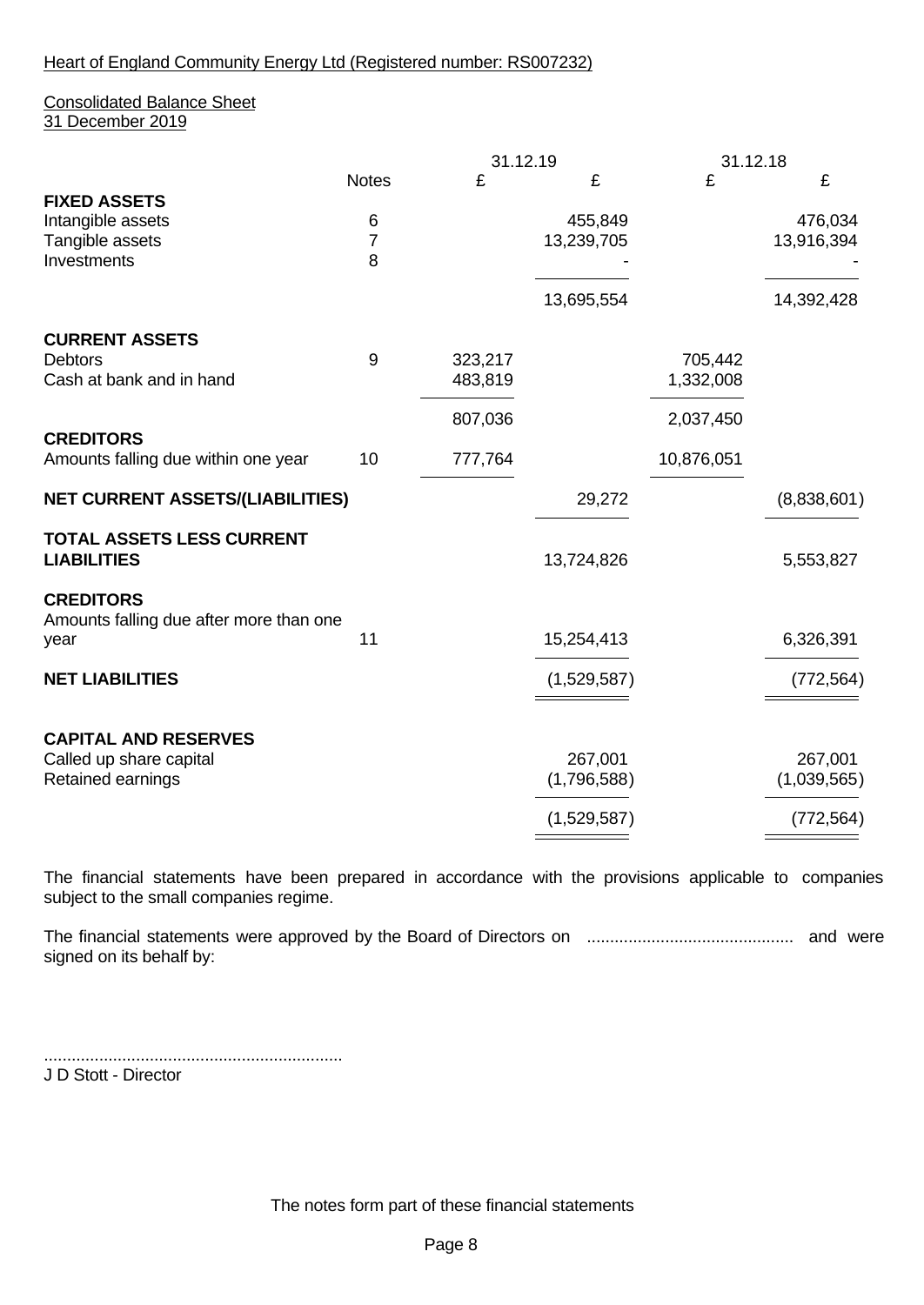# Company Balance Sheet

31 December 2019

| £<br>£<br>£<br>£<br><b>Notes</b><br><b>FIXED ASSETS</b><br>Intangible assets<br>6<br>$\overline{7}$<br>Tangible assets<br>8<br>Investments<br>226,125<br>226,125<br>226,125<br>226,125<br><b>CURRENT ASSETS</b><br>9<br><b>Debtors</b><br>699,139<br>307,664<br>Cash at bank<br>7,249<br>36,969<br>706,388<br>344,633<br><b>CREDITORS</b><br>10<br>Amounts falling due within one year<br>411,213<br>22,788<br><b>NET CURRENT ASSETS</b><br>295,175<br>321,845<br>TOTAL ASSETS LESS CURRENT<br><b>LIABILITIES</b><br>521,300<br>547,970<br><b>CREDITORS</b><br>Amounts falling due after more than one<br>11<br>339,900<br>339,900<br>year<br><b>NET ASSETS</b><br>181,400<br>208,070<br><b>CAPITAL AND RESERVES</b><br>Called up share capital<br>267,001<br>267,001<br>Retained earnings<br>(85,601)<br>(58, 931)<br>181,400<br>208,070 |                                       | 31.12.19 |           | 31.12.18 |           |
|-------------------------------------------------------------------------------------------------------------------------------------------------------------------------------------------------------------------------------------------------------------------------------------------------------------------------------------------------------------------------------------------------------------------------------------------------------------------------------------------------------------------------------------------------------------------------------------------------------------------------------------------------------------------------------------------------------------------------------------------------------------------------------------------------------------------------------------------|---------------------------------------|----------|-----------|----------|-----------|
|                                                                                                                                                                                                                                                                                                                                                                                                                                                                                                                                                                                                                                                                                                                                                                                                                                           |                                       |          |           |          |           |
|                                                                                                                                                                                                                                                                                                                                                                                                                                                                                                                                                                                                                                                                                                                                                                                                                                           |                                       |          |           |          |           |
|                                                                                                                                                                                                                                                                                                                                                                                                                                                                                                                                                                                                                                                                                                                                                                                                                                           |                                       |          |           |          |           |
|                                                                                                                                                                                                                                                                                                                                                                                                                                                                                                                                                                                                                                                                                                                                                                                                                                           |                                       |          |           |          |           |
|                                                                                                                                                                                                                                                                                                                                                                                                                                                                                                                                                                                                                                                                                                                                                                                                                                           |                                       |          |           |          |           |
|                                                                                                                                                                                                                                                                                                                                                                                                                                                                                                                                                                                                                                                                                                                                                                                                                                           |                                       |          |           |          |           |
|                                                                                                                                                                                                                                                                                                                                                                                                                                                                                                                                                                                                                                                                                                                                                                                                                                           |                                       |          |           |          |           |
|                                                                                                                                                                                                                                                                                                                                                                                                                                                                                                                                                                                                                                                                                                                                                                                                                                           |                                       |          |           |          |           |
|                                                                                                                                                                                                                                                                                                                                                                                                                                                                                                                                                                                                                                                                                                                                                                                                                                           |                                       |          |           |          |           |
|                                                                                                                                                                                                                                                                                                                                                                                                                                                                                                                                                                                                                                                                                                                                                                                                                                           |                                       |          |           |          |           |
|                                                                                                                                                                                                                                                                                                                                                                                                                                                                                                                                                                                                                                                                                                                                                                                                                                           |                                       |          |           |          |           |
|                                                                                                                                                                                                                                                                                                                                                                                                                                                                                                                                                                                                                                                                                                                                                                                                                                           |                                       |          |           |          |           |
|                                                                                                                                                                                                                                                                                                                                                                                                                                                                                                                                                                                                                                                                                                                                                                                                                                           |                                       |          |           |          |           |
|                                                                                                                                                                                                                                                                                                                                                                                                                                                                                                                                                                                                                                                                                                                                                                                                                                           |                                       |          |           |          |           |
|                                                                                                                                                                                                                                                                                                                                                                                                                                                                                                                                                                                                                                                                                                                                                                                                                                           |                                       |          |           |          |           |
|                                                                                                                                                                                                                                                                                                                                                                                                                                                                                                                                                                                                                                                                                                                                                                                                                                           |                                       |          |           |          |           |
|                                                                                                                                                                                                                                                                                                                                                                                                                                                                                                                                                                                                                                                                                                                                                                                                                                           |                                       |          |           |          |           |
|                                                                                                                                                                                                                                                                                                                                                                                                                                                                                                                                                                                                                                                                                                                                                                                                                                           |                                       |          |           |          |           |
|                                                                                                                                                                                                                                                                                                                                                                                                                                                                                                                                                                                                                                                                                                                                                                                                                                           |                                       |          |           |          |           |
|                                                                                                                                                                                                                                                                                                                                                                                                                                                                                                                                                                                                                                                                                                                                                                                                                                           |                                       |          |           |          |           |
|                                                                                                                                                                                                                                                                                                                                                                                                                                                                                                                                                                                                                                                                                                                                                                                                                                           |                                       |          |           |          |           |
|                                                                                                                                                                                                                                                                                                                                                                                                                                                                                                                                                                                                                                                                                                                                                                                                                                           |                                       |          |           |          |           |
|                                                                                                                                                                                                                                                                                                                                                                                                                                                                                                                                                                                                                                                                                                                                                                                                                                           | Company's loss for the financial year |          | (26, 670) |          | (51, 785) |

The financial statements have been prepared in accordance with the provisions applicable to companies subject to the small companies regime.

The financial statements were approved by the Board of Directors on ............................................. and were signed on its behalf by:

.................................................................

J D Stott - Director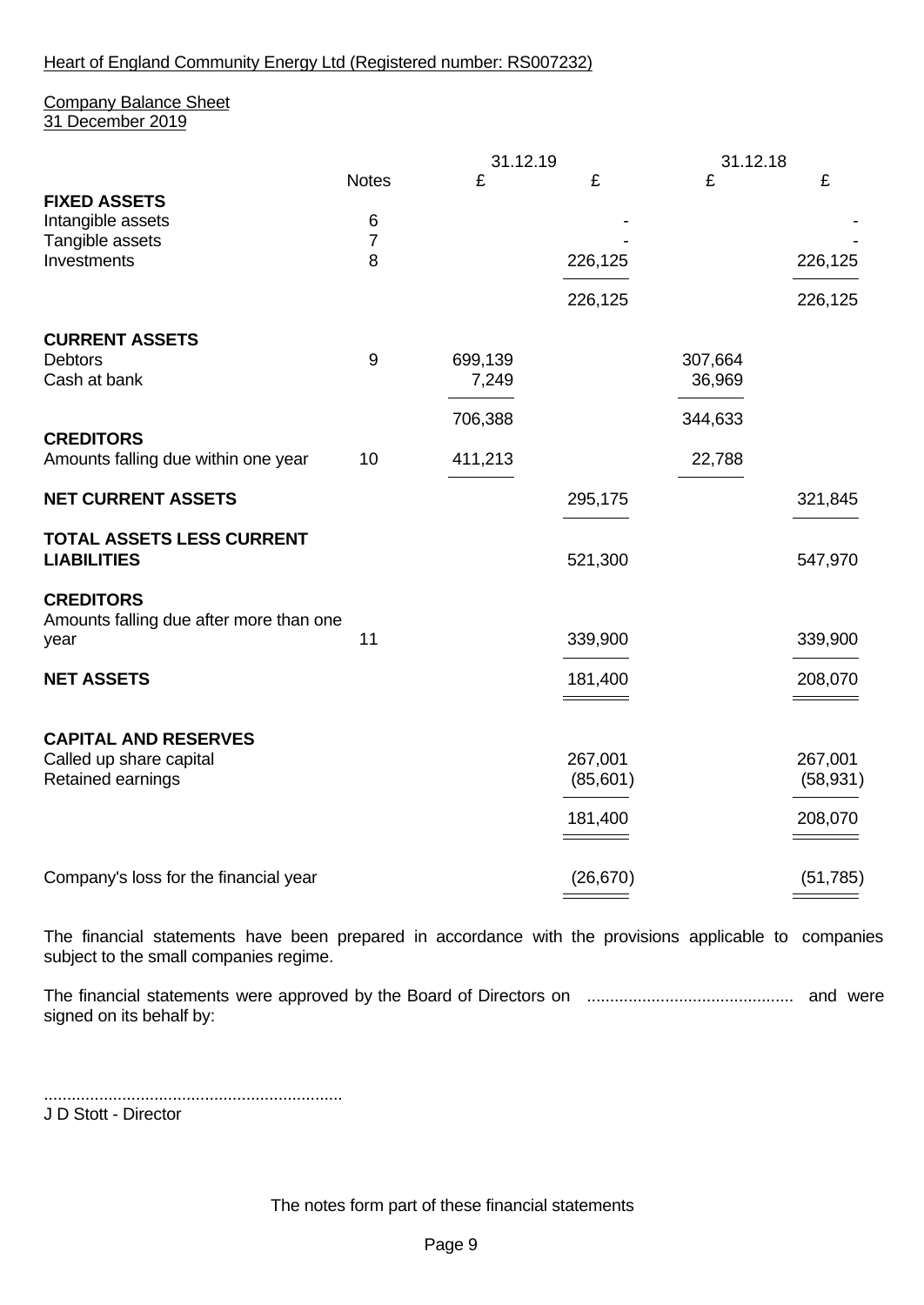#### 1. **STATUTORY INFORMATION**

Heart of England Community Energy Ltd is a private company limited by share capital incorporated in England & Wales. It is constituted as a Community Benefit Society underthe Co-operative and Community Benefit Societies Act 2014.

The society's registered number and registered office address can be found on the Company Information page

#### 2. **ACCOUNTING POLICIES**

#### **Basis of preparing the financial statements**

These financial statements have been prepared in accordance with Financial Reporting Standard 102 "The Financial Reporting Standard applicable in the UK and Republic of Ireland" including the provisions of Section 1A "Small Entities" and the Companies Act 2006. The financial statements have been prepared under the historical cost convention.

These accounts have been prepared on a going concern basis. The directors have considered a period of at least twelve months from signing of these accounts in confirming the entity as a going concern. Despite the net liability position, the entity will continue to comply with the bank's requirements to maintain their support.

#### **Turnover**

Turnover is measured at the fair value of the consideration received or receivable, excluding discounts, rebates, value added tax and other sales taxes.

#### **Goodwill**

Goodwill, being the amount paid in connection with the acquisition of a business in 2017, is being amortised evenly over its estimated useful life of twenty five years.

#### **Intangible assets**

Intangible assets are initially measured at cost. After initial recognition, intangible assets are measured at cost less any accumulated amortisation and any accumulated impairment losses.

#### **Tangible fixed assets**

Depreciation is provided at the following annual rates in order to write off each asset over its estimated useful life.

Plant and machinery etc - 10% on cost and 4% on cost

#### **Taxation**

Taxation for the year comprises current and deferred tax. Tax is recognised in the Consolidated Income Statement, except to the extent that it relates to items recognised in other comprehensive income or directly in equity.

Current or deferred taxation assets and liabilities are not discounted.

Current tax is recognised at the amount of tax payable using the tax rates and laws that have been enacted or substantively enacted by the balance sheet date.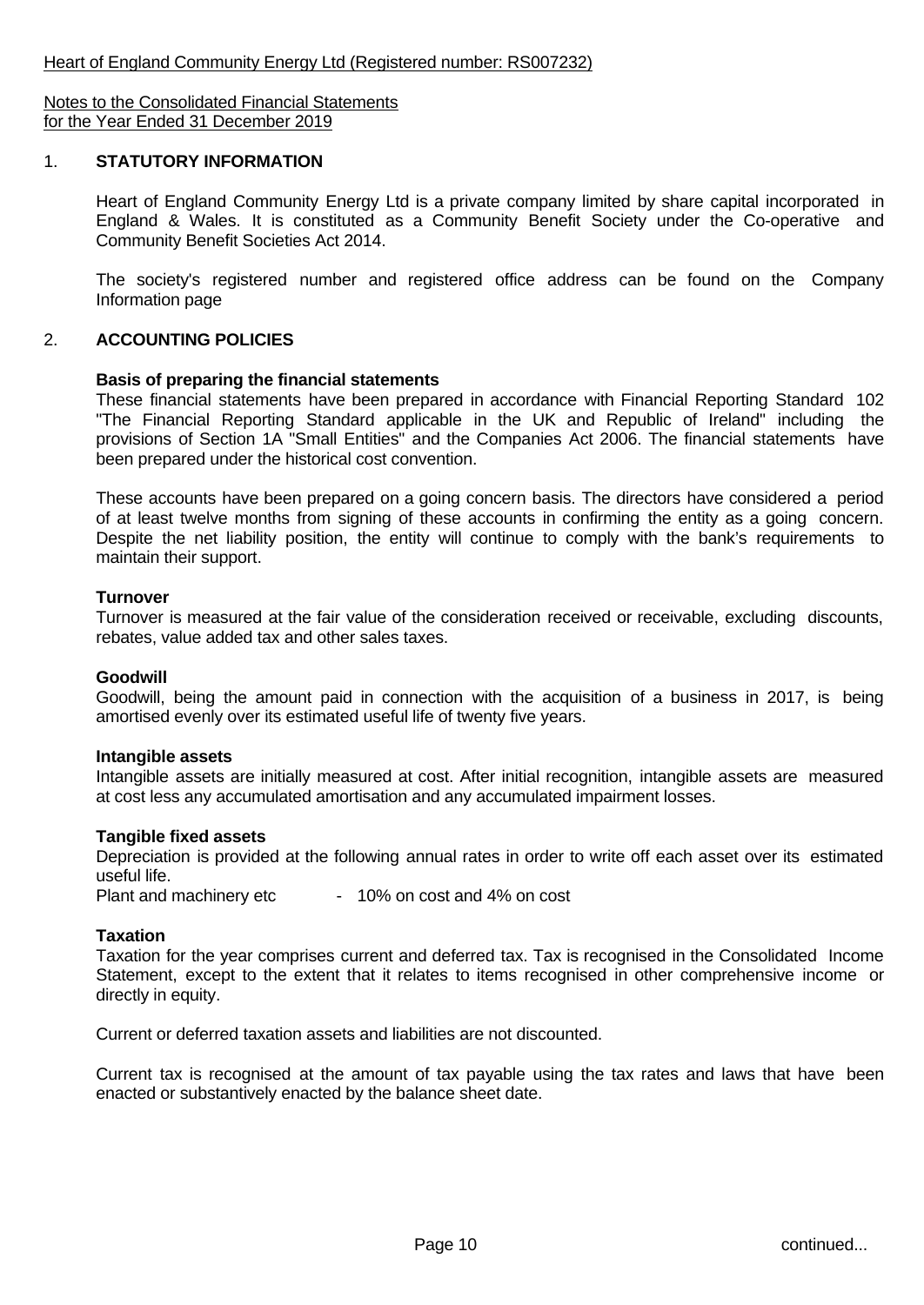# 2. **ACCOUNTING POLICIES - continued**

#### **Deferred tax**

Deferred tax is recognised in respect of all timing differences that have originated but not reversed at the balance sheet date.

Timing differences arise from the inclusion of income and expenses in tax assessments in periods different from those in which they are recognised in financial statements. Deferred tax is measured using tax rates and laws that have been enacted or substantively enacted by the year end and that are expected to apply to the reversal of the timing difference.

Unrelieved tax losses and other deferred tax assets are recognised only to the extent that it is probable that they will be recovered against the reversal of deferred tax liabilities or other future taxable profits.

#### **Hire purchase and leasing commitments**

Rentals paid under operating leases are charged to profit or loss on a straight line basis over the period of the lease.

#### **Borrowings**

Interest-bearing borrowings are initially recorded at fair value, net of transactions costs. Interest-bearing borrowings are subsequently carried at amortised cost, with the difference between the proceeds, net of transaction costs, and the amount due on redemption being recognised as a charge to the Profit and Loss Account over the period of the relevant borrowing.

Interest expense is recognised on the basis of the effective interest method and is included in interest payable and similar charges.

Borrowings are classified as current liabilities unless the company has an unconditional right to defer the settlement of the liability for at least twelve months after the reporting date.

#### 3. **EMPLOYEES AND DIRECTORS**

The average number of employees during the year was NIL (2018 - NIL).

# 4. **OPERATING PROFIT**

The operating profit is stated after charging:

|                             | 31.12.19 | 31.12.18 |  |
|-----------------------------|----------|----------|--|
|                             |          |          |  |
| Depreciation - owned assets | 676,689  | 729,411  |  |
| Goodwill amortisation       | 20,185   | 20,185   |  |
|                             |          |          |  |

# 5. **INDIVIDUAL INCOME STATEMENT**

As permitted by Section 408 of the Companies Act 2006, the Income Statement of the parent company is not presented as part of these financial statements.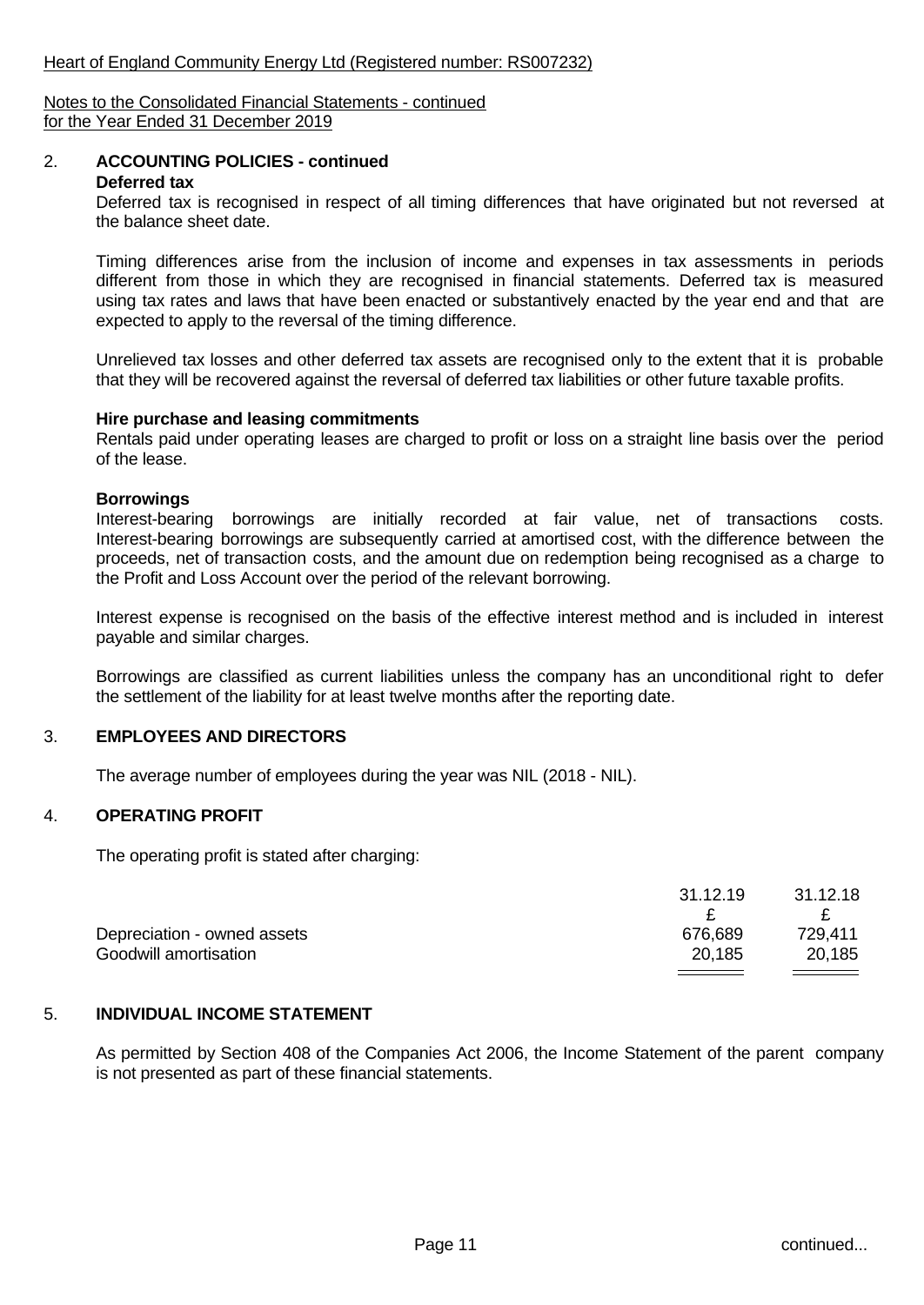# 6. **INTANGIBLE FIXED ASSETS**

# **Group**

|                                                             | Goodwill<br>£    |
|-------------------------------------------------------------|------------------|
| <b>COST</b><br>At 1 January 2019<br>and 31 December 2019    | 504,630          |
| <b>AMORTISATION</b><br>At 1 January 2019<br>Charge for year | 28,596<br>20,185 |
| At 31 December 2019                                         | 48,781           |
| <b>NET BOOK VALUE</b><br>At 31 December 2019                | 455,849          |
| At 31 December 2018                                         | 476,034          |

# 7. **TANGIBLE FIXED ASSETS**

| Group                                                       | Plant and<br>machinery<br>etc |
|-------------------------------------------------------------|-------------------------------|
| <b>COST</b><br>At 1 January 2019<br>and 31 December 2019    | £<br>15,594,663               |
| <b>DEPRECIATION</b><br>At 1 January 2019<br>Charge for year | 1,678,269<br>676,689          |
| At 31 December 2019                                         | 2,354,958                     |
| <b>NET BOOK VALUE</b><br>At 31 December 2019                | 13,239,705                    |
| At 31 December 2018                                         | 13,916,394                    |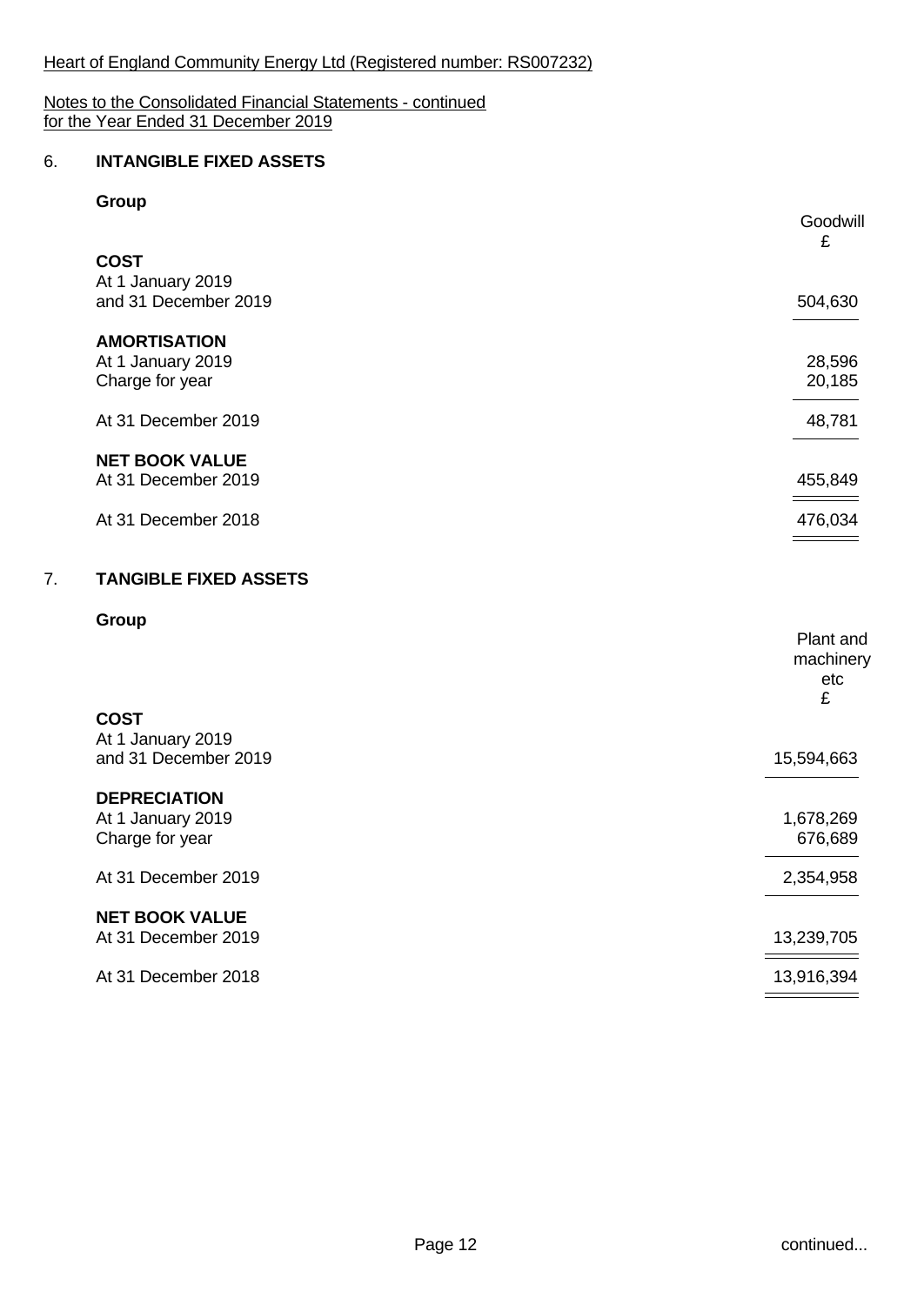# 8. **FIXED ASSET INVESTMENTS**

| Company                                                  | Shares in<br>group<br>undertaking<br>£ |
|----------------------------------------------------------|----------------------------------------|
| <b>COST</b><br>At 1 January 2019<br>and 31 December 2019 | 226,125                                |
| <b>NET BOOK VALUE</b><br>At 31 December 2019             | 226,125                                |
| At 31 December 2018                                      | 226,125                                |

# 9. **DEBTORS: AMOUNTS FALLING DUE WITHIN ONE YEAR**

|                                    |               | Group    |          | Company  |
|------------------------------------|---------------|----------|----------|----------|
|                                    | 31.12.19<br>£ | 31.12.18 | 31.12.19 | 31.12.18 |
| Trade debtors                      | 77,907        | 122,218  | -        | 3,299    |
| Amounts owed by group undertakings | -             | -        | 595,620  | 303,871  |
| Other debtors                      | 245,310       | 583,224  | 103,519  | 494      |
|                                    | 323,217       | 705,442  | 699,139  | 307,664  |
|                                    |               |          |          |          |

#### 10. **CREDITORS: AMOUNTS FALLING DUE WITHIN ONE YEAR**

|                                    |          | Group      | Company  |                          |
|------------------------------------|----------|------------|----------|--------------------------|
|                                    | 31.12.19 | 31.12.18   | 31.12.19 | 31.12.18                 |
|                                    |          |            |          |                          |
| Bank loans and overdrafts          | 579,750  | 10,533,655 |          | $\overline{\phantom{0}}$ |
| Trade creditors                    | 19,263   | 74,417     |          | $\overline{\phantom{0}}$ |
| Amounts owed to group undertakings |          |            | 372,748  | $\overline{\phantom{0}}$ |
| Taxation and social security       | 6,723    | 30,461     |          | 2,183                    |
| Other creditors                    | 172,028  | 237,518    | 38,465   | 20,605                   |
|                                    | 777,764  | 10,876,051 | 411,213  | 22,788                   |
|                                    |          |            |          |                          |